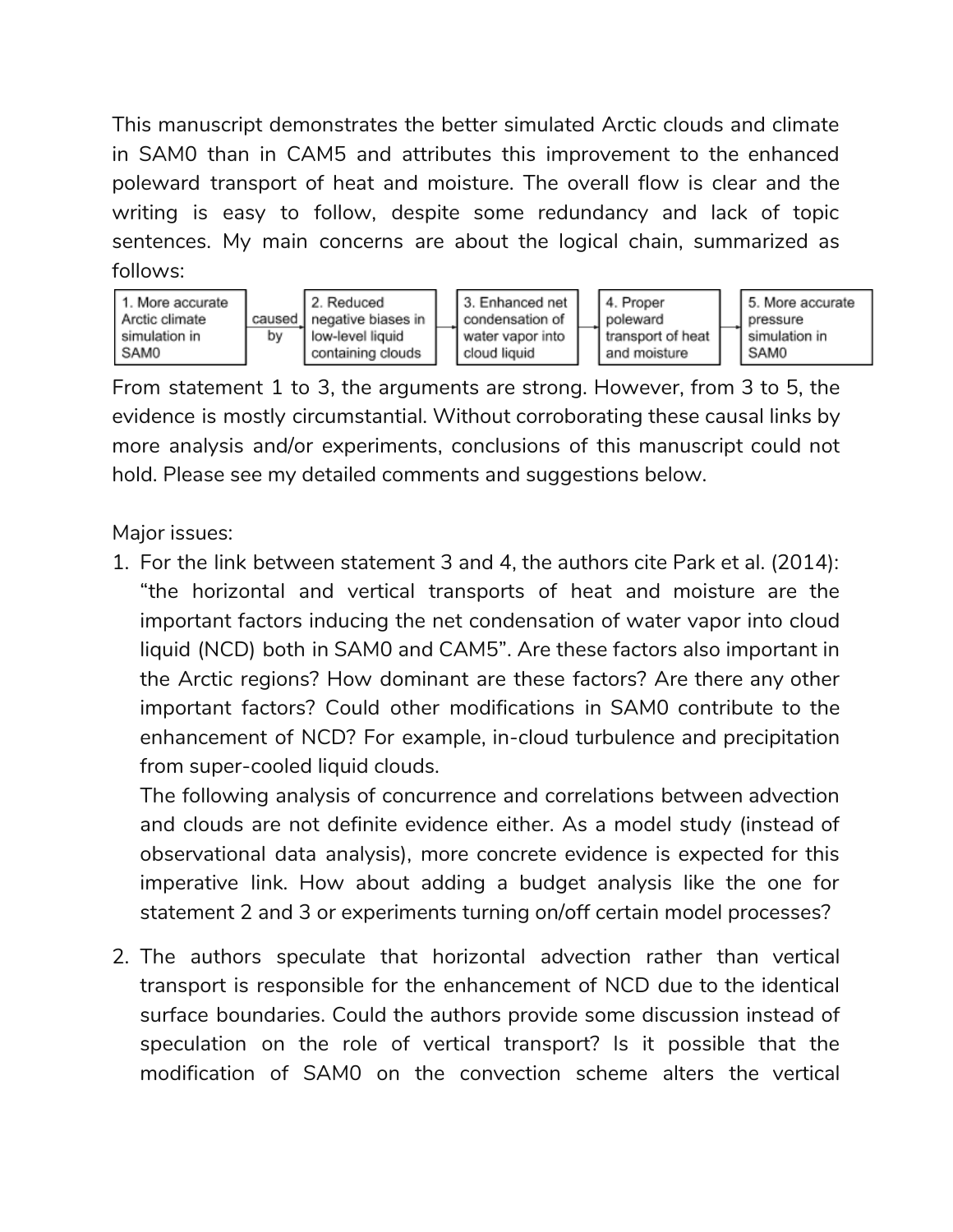structure of the atmosphere, which could also contribute to the NCD enhancement?

3. Evaluated against ERA-Interim, SAM0 exhibits smaller biases than CAM5 in annual-mean geopotential heights simulations. However, this does not guarantee a more accurate simulation of heat and moisture advection. For example, SAM0 overestimates geopotential height at 850 hPa in tropical Pacific and underestimates in sub-Arctic Pacific, leading to larger heat transport into the Arctic. The moisture transport is also affected by the location of pathways. Could the authors evaluate the heat and moisture advection directly against observations?

More importantly, this is the only way to validate the claim of "**proper** heat and moisture transport is the key process in simulating Arctic climate". Otherwise, the evidence could only support a claim of "enhanced heat and moisture transport improve Arctic climate simulations" because the larger advection could be an overcompensation in order to increase liquid clouds.

4. Page 1 Line 23-26, "proper simulation of poleward heat and moisture transport is one key factor for simulating Arctic clouds" could not be wrong. However, drawing this conclusion from an uncertainty level of "association" hurts rather than lends credibility, especially in a model study. Would the authors provide more evidence to substantiate this claim? Or this manuscript could focus on the improvement of SAM0 and thoroughly evaluate all the causes.

Minor issues:

- 5. Page 1 Line 9: "with a large inter-model spread"  $\rightarrow$  "causing a large inter-model spread"
- 6. In the abstract, there needs to be a transition (e.g., your specific question) from the first and second sentences (the big-picture question) to the third (your approaches). Otherwise, readers might wonder how a comparison between two models could possibly address such a complex issue.
- 7. Page 1 Line 17-18, "it was found that"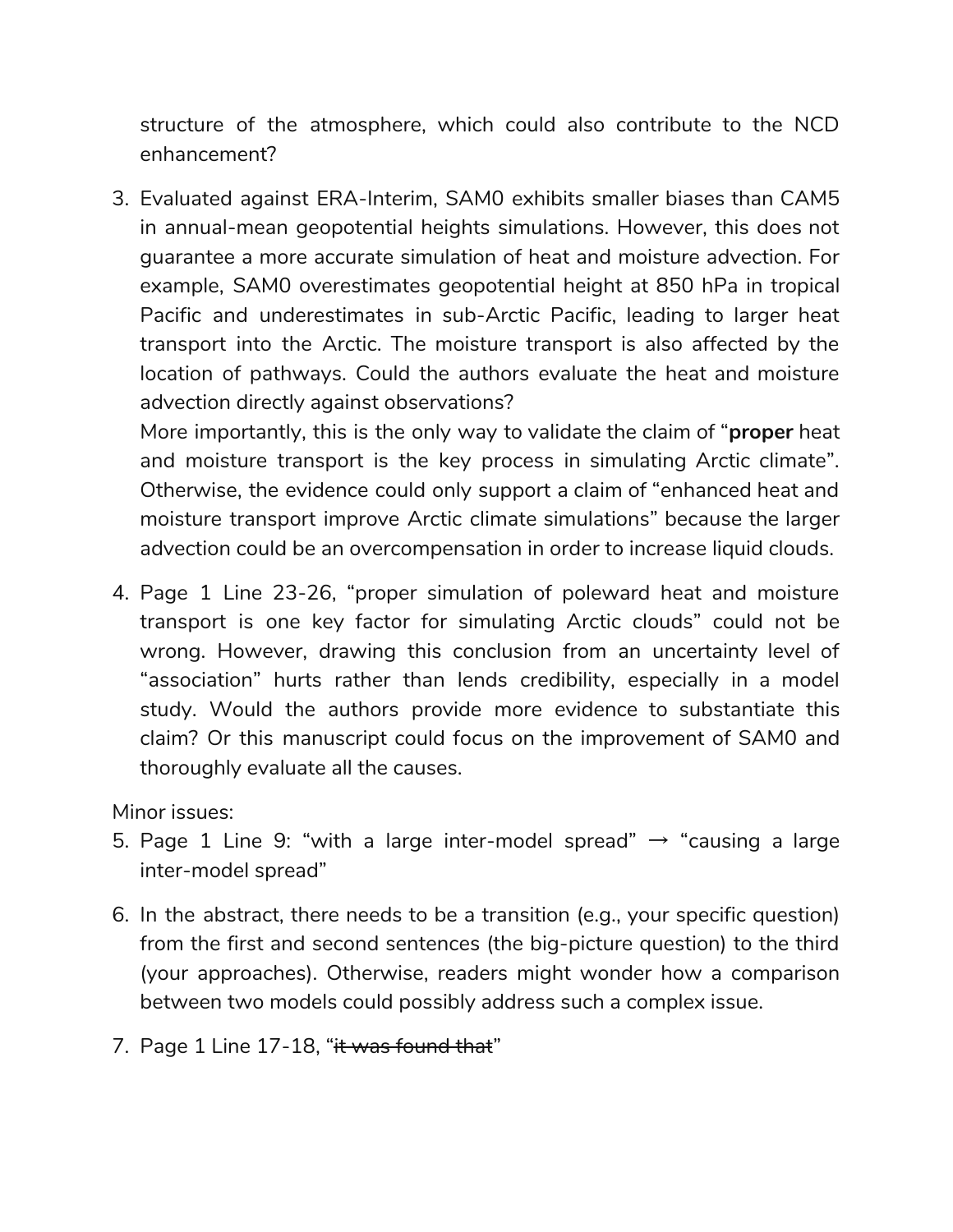- 8. Page 1 Line 18-19, "reducing the Arctic clouds biases in CAM5"  $\rightarrow$ "reducing the negative Arctic clouds biases in CAM5"
- 9. Page 1 Line 19, "budget analysis" is not a common term to me. I suggest removing it from the abstract or at least point it out in Paragraph 2 Page 5 before starting this analysis.
- 10. Page 1 Line 20, in the rest of this manuscript, "clouds" are used instead of "stratus". Please keep it consistent.
- 11. Page 2 Line 30-35, it's better to show how the manuscript is organized here rather than presenting results without any analysis.
- 12. Page 2 Line 34, the phrase "It is/was/will be shown/found" does not convey any messages. It's safe to remove them in most cases to make the writing more concise.
- 13. Page 4 Figure 1, could the authors add error bars to this figure? e.g., a standard deviation of inter-annual variability.
- 14. Page 6 Figure 3, have the authors looked at the seasonal breakdown? In winter, could larger moisture transport lead to more NCD to cloud ice?
- 15. Page 8 Figure 4, what is the percentage of these differences relative to the absolute values of CAM5. If it's too messy to plot on the figure, a description in the text would be fine too.
- 16. Page 8 Line 12, "this result in" since you've already used "Because".
- 17. Page 9 Figure 5 a and b, the correlation seems to weaken in the recent years. Any reasons?
- 18. Page 9 Line 2, "sequentially"
- 19. Page 9 Line 15-16, "All models simulate consistent poleward moisture transport". "Consistent" is not clear. Consistent how? Suggestions: "All models simulate consistently positive poleward moisture transport" or simply "All models simulate positive poleward moisture transport"